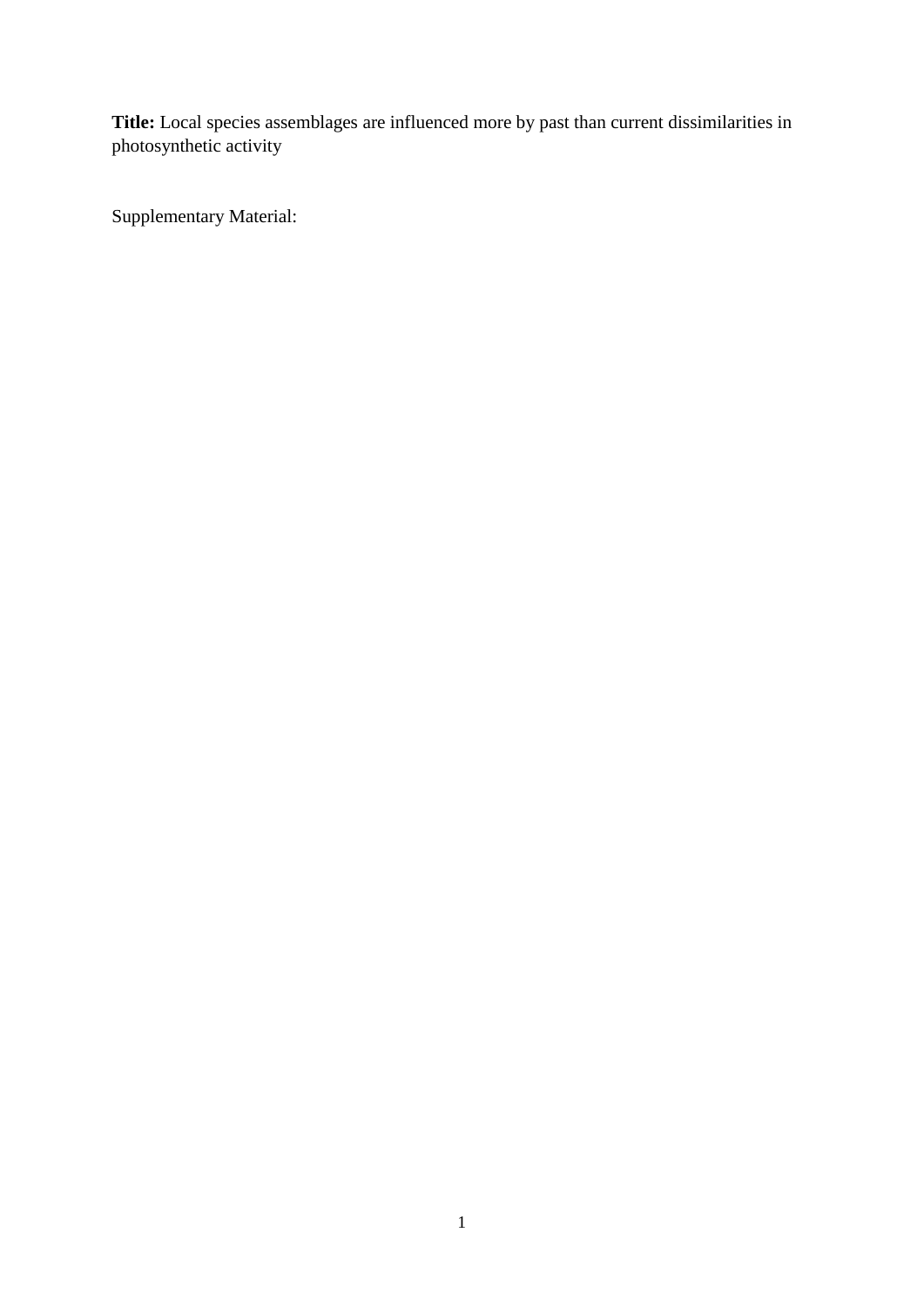## Pre-processing



Supplementary Figure 1: Flow chart showing all pre-processing steps of the analysis for both remote sensing and species assemblage data. Remote sensing data were derived from the MODIS Bidirectional reflectance distribution function (BRDF) MCD43A4 product ( [https://lpdaac.usgs.gov/dataset\\_discovery/modis/modis\\_products\\_table/mcd43a4\\_v006\)](https://lpdaac.usgs.gov/dataset_discovery/modis/modis_products_table/mcd43a4_v006) and time series of the Enhanced Vegetation Index (EVI) were calculated for the analysis (see Methods). Species assemblage data originates from Projecting Responses of Ecological Diversity In Changing Terrestrial Systems project (PREDICTS,<http://www.predicts.org.uk/> ). MLE stands for the Maximum Linear Extent as defined by (Hudson et al. 2017).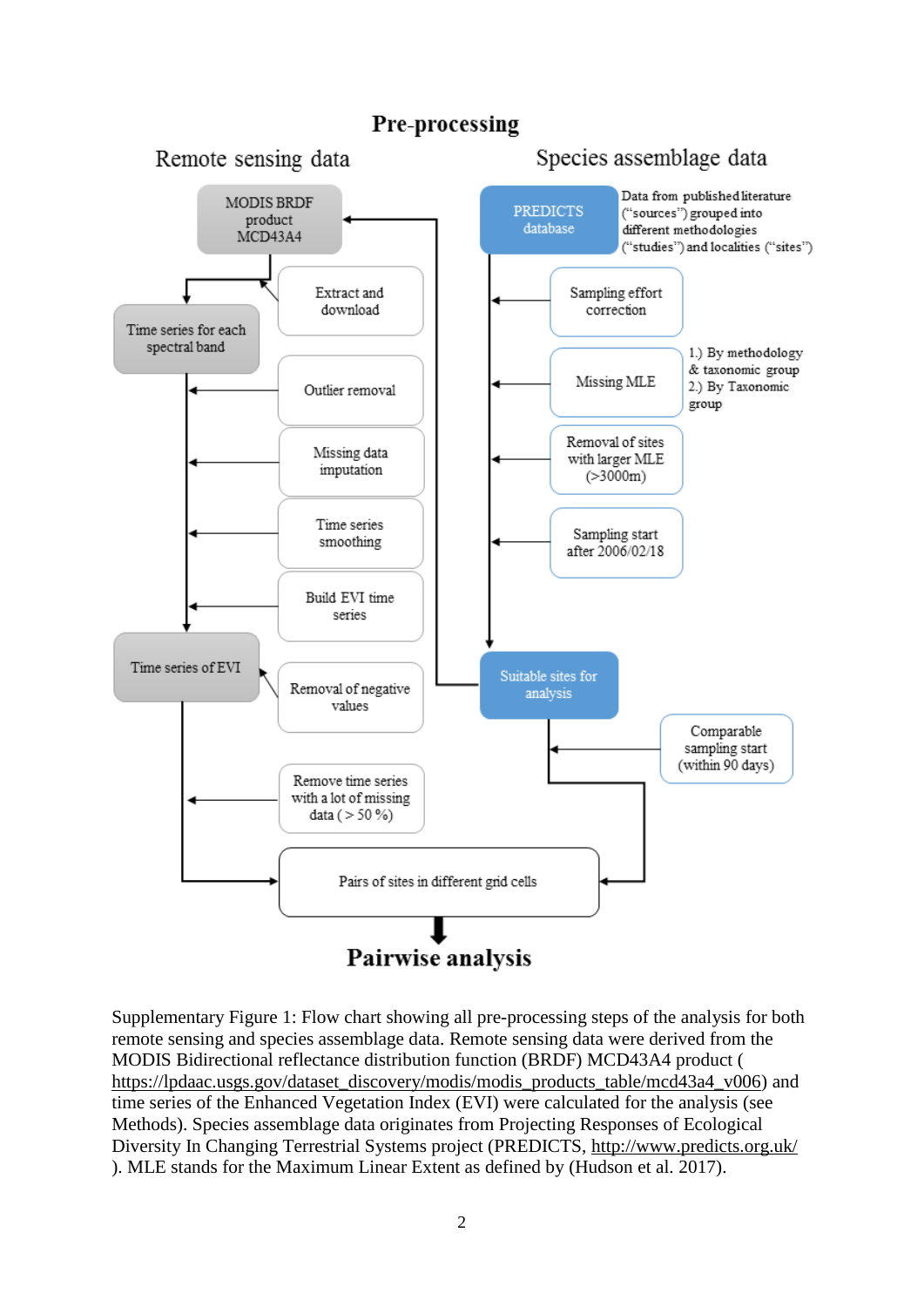

Supplementary Figure 2: Distribution of proportion of missing data (not interpolated) across all time series used.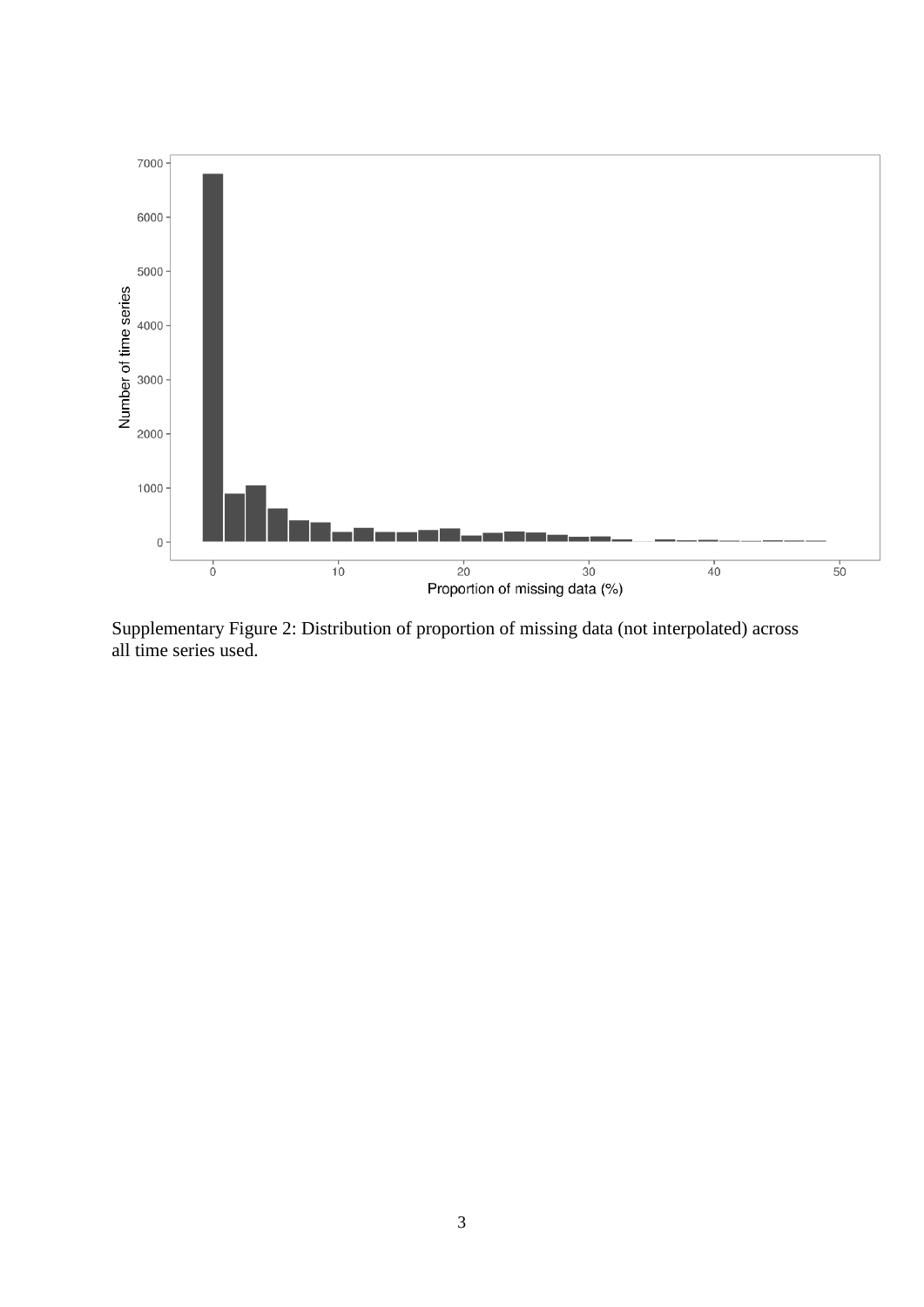

Supplementary Figure *3:* Diagram of how the permutations of mutually independent pairwise comparisons were generated. Black dots represent 9 theoretical sites of a study within MODIS grid cells of which one site  $(S1 - S5)$  per grid cell was randomly selected. We then calculated two dissimilarity matrices one matrix for the dissimilarity between species assemblages in that grid cell and all other grid cells within the study, and the other matrix for the dissimilarity between time series of the EVI of these grid cells. For the time series, the Bray-Curtis index was calculated between the EVI values at each time step. For both species assemblages (symbols of varying number and shape) and EVI time series, the obtained dissimilarity matrix was permuted and the sub-diagonal taken for subsequent analysis.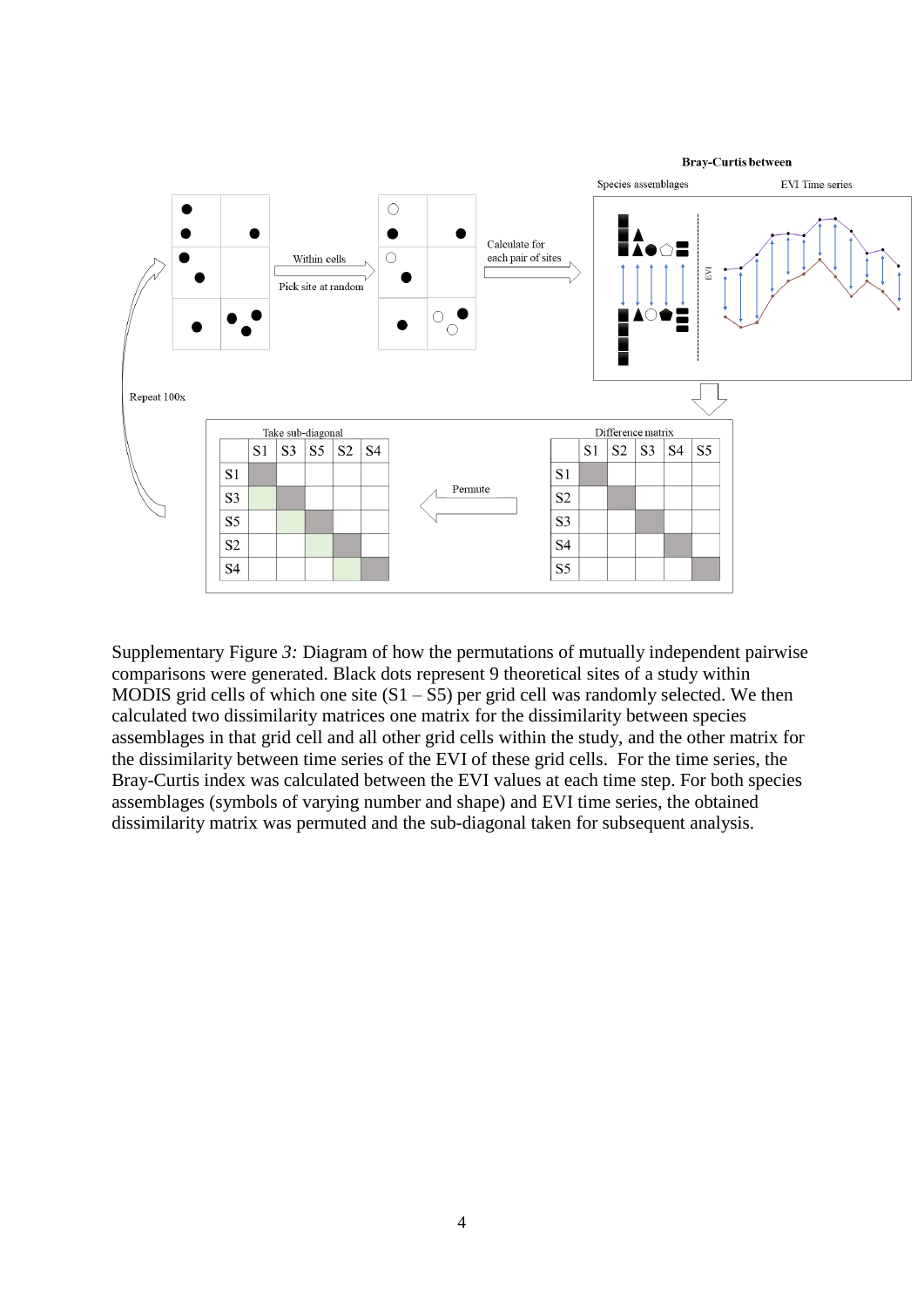

Supplementary Figure 4: The proportion of species that contributed to a study being classified as either predominantly inhabited by small, medium or large species. The dotted line is a visual aid to assess simple majority (50 %) indicating whether a study classification is based on the majority of species within an assemblage. The y-axis shows the number of studies with similar proportions (note the difference in y-axis scale per taxonomic group).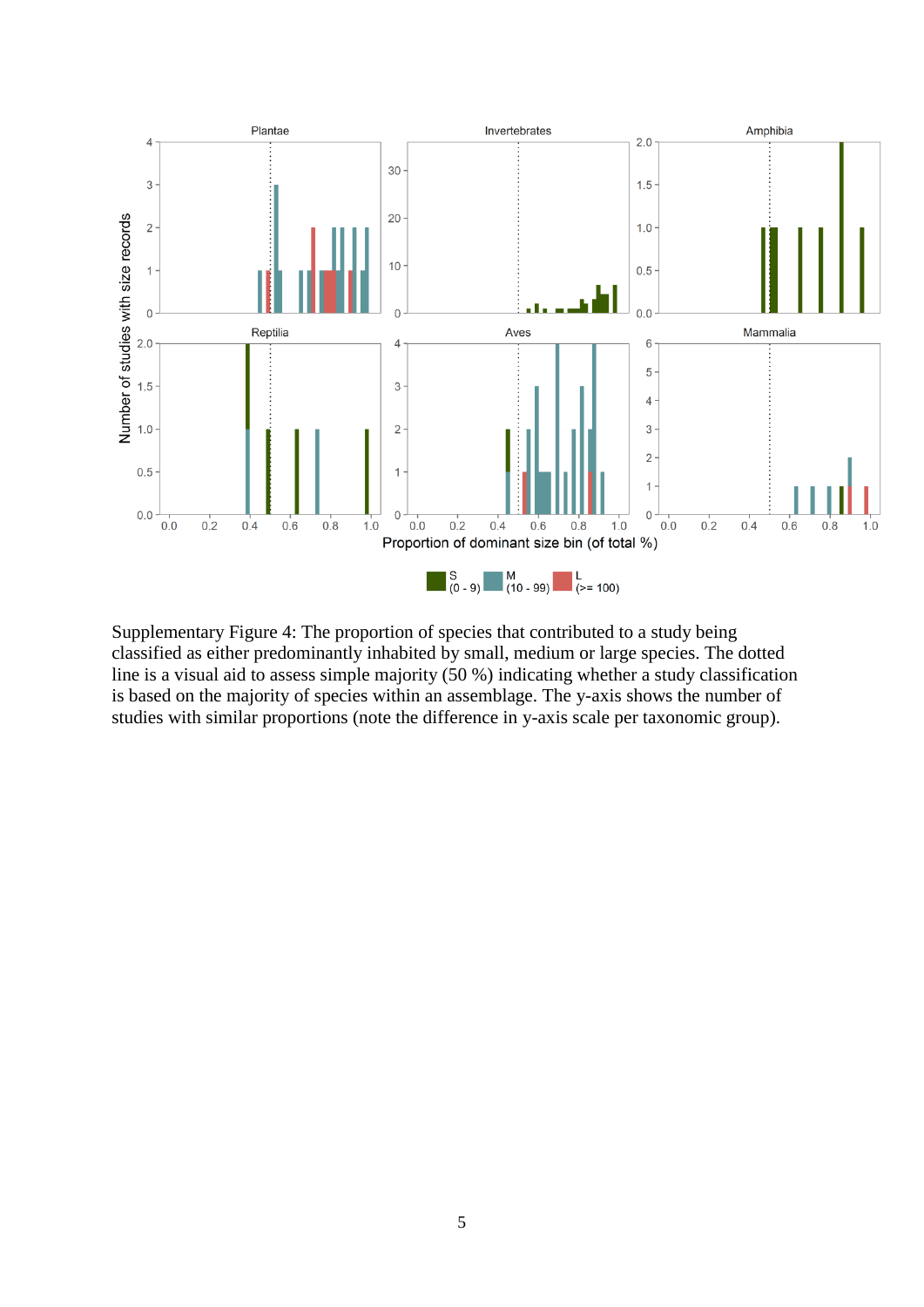

Supplementary Figure 5: Effect of differences in current  $BC_{EVI}$  in the first year before biodiversity sampling against their pairwise differences in species assemblages  $(BC_{Biodiversity})$ . The number of studies and contributing sites (N| $N_{Stes}$ ) is indicated for each taxonomic group.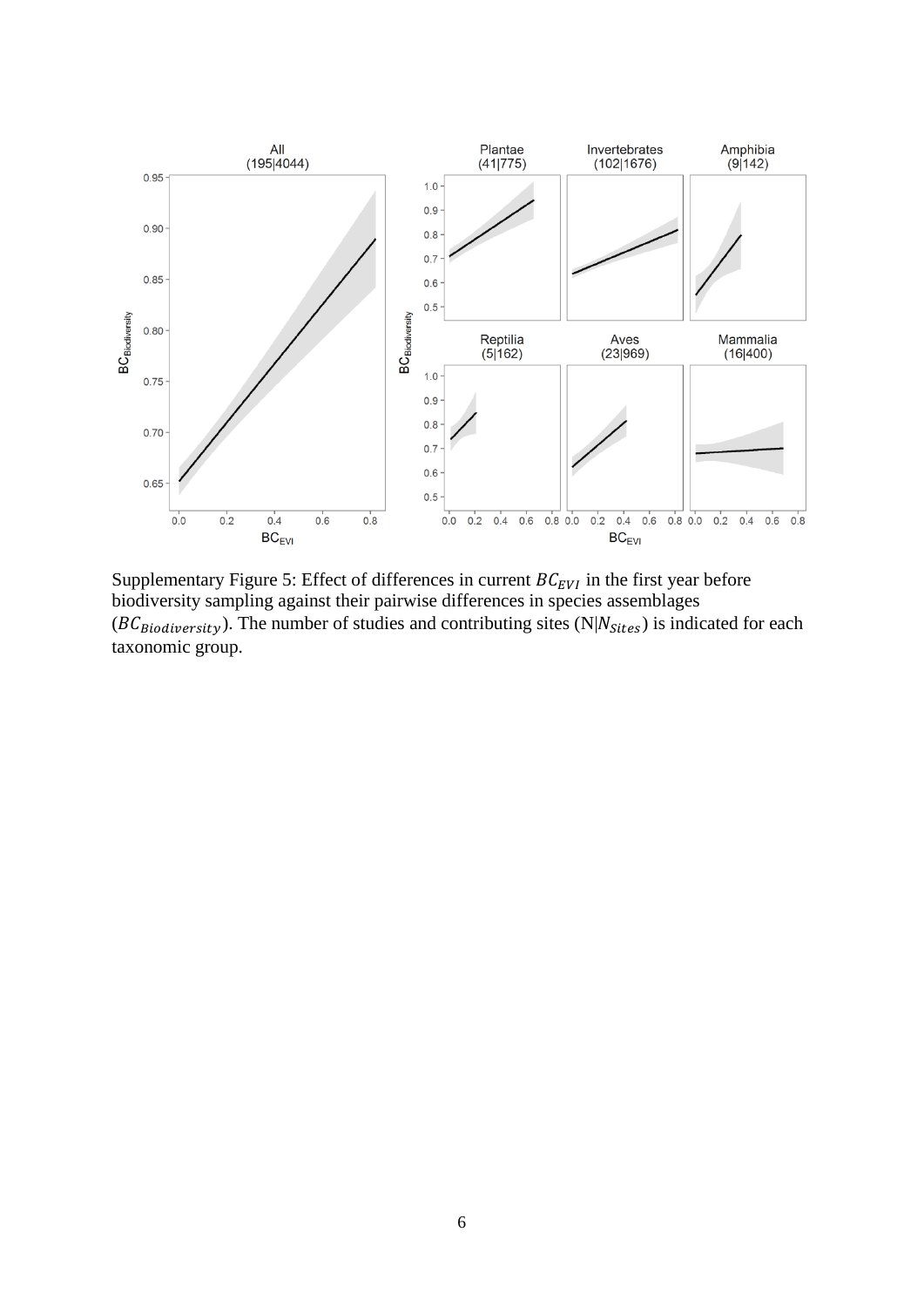

Supplementary Figure 6: Simulation of how the Bray-Curtis index  $(BC_{EVI})$  between two time series changes with increasing time series length. Calculated on pairs of randomly generated time series for each past period. Vertical dotted lines indicate periods of full past years of theoretical possible MODIS measurements (46 each, increasing from 46 initially for current land use and land cover). There is no overall bias that the Bray-Curtis index increases with time series length (blue line shows a linear regression fit;  $\beta$  < 0.0001, df = 229, p = 0.44).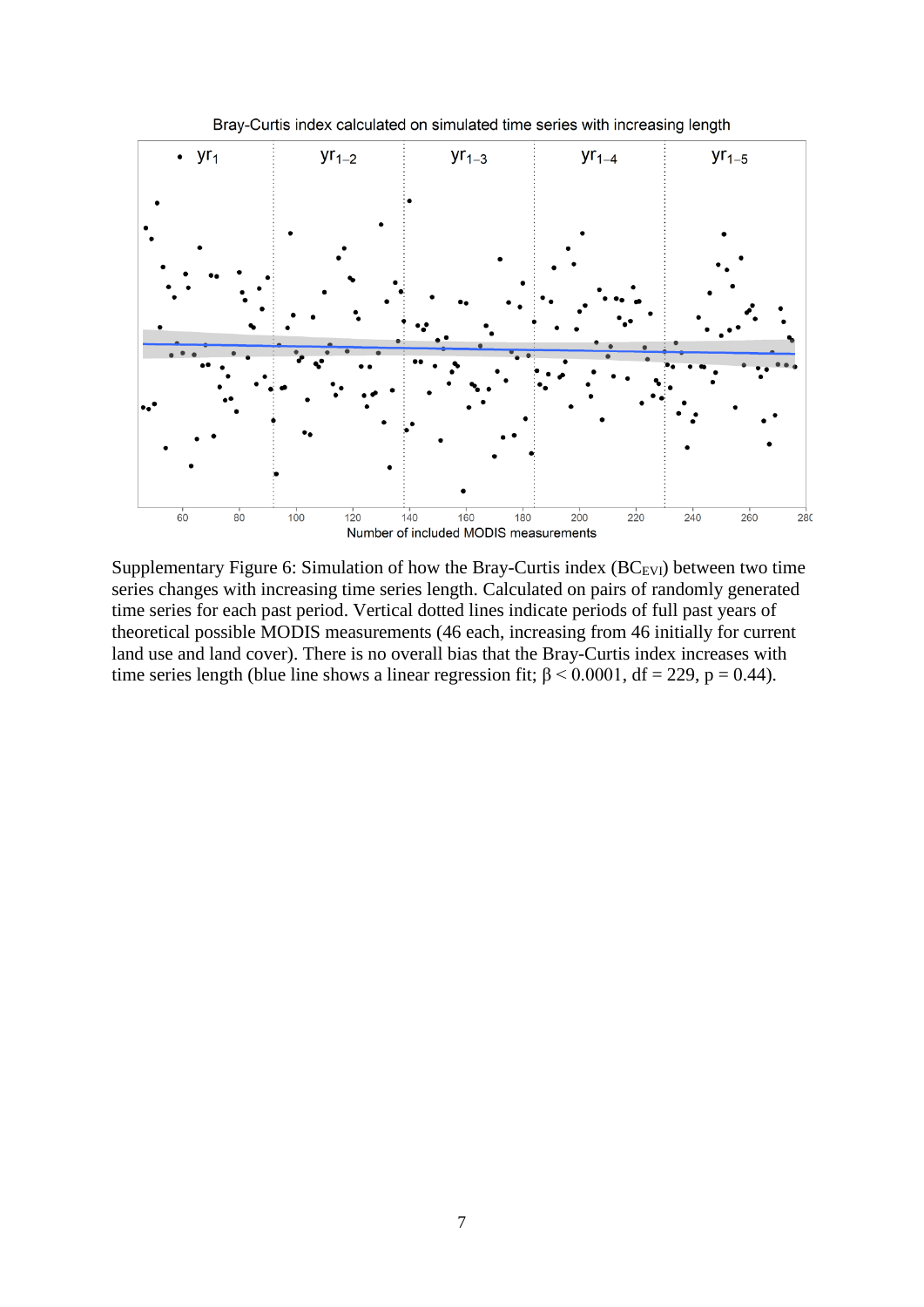

Supplementary Figure 7: Difference in overall fit if studies with significant residual correlation with spatial distance  $(N=1)$  are removed. X-axis shows the current  $(0)$  and past periods (yr1-5), while the y-axis shows the difference in effect relative to the effect of current  $BC_{EVI}$ .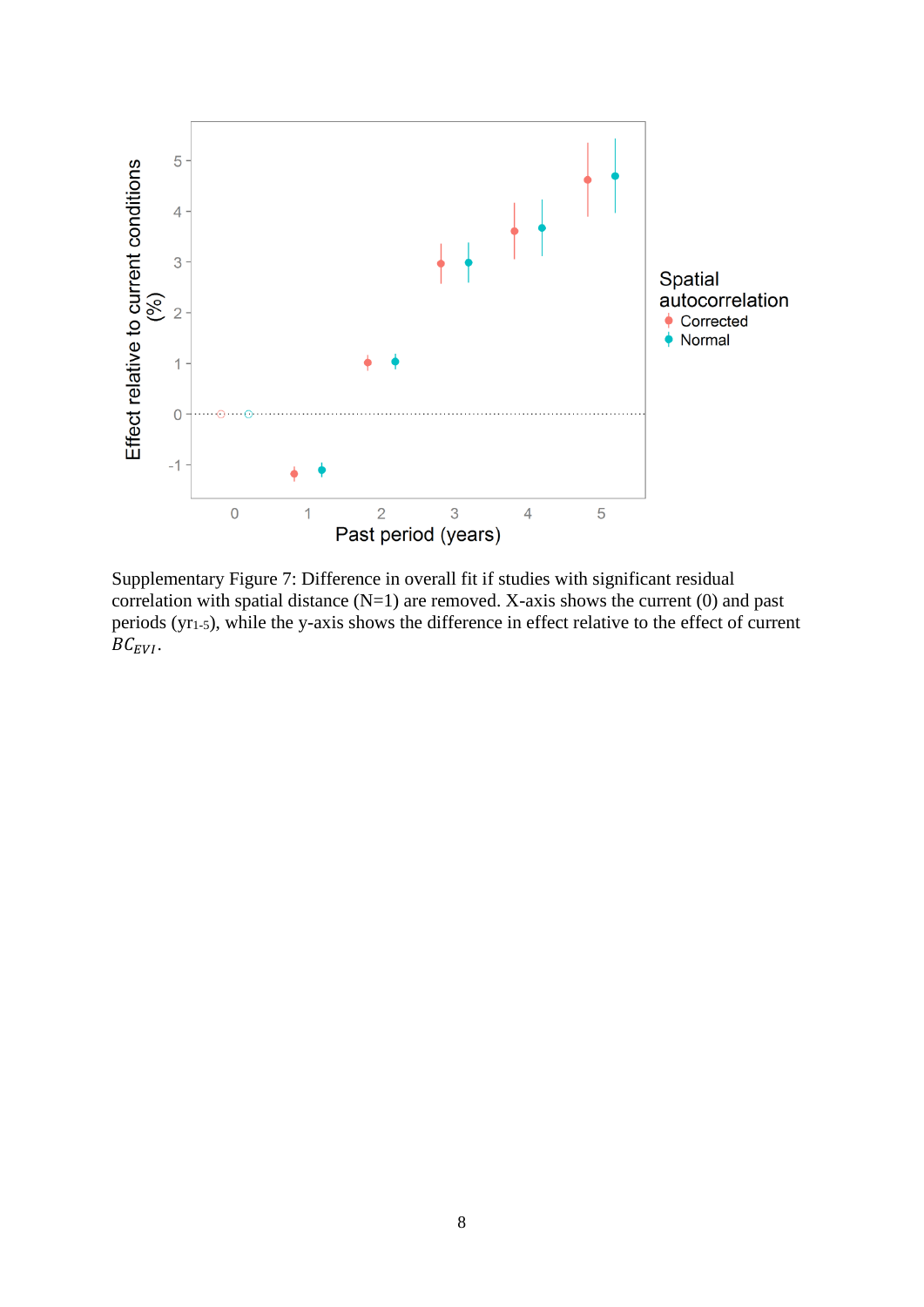

Supplementary Figure 8: Investigation of potential broad-scale biases of the full model coefficients (5-year period). There is no bias in the permuted model effects with regards to (**a**) year of biodiversity sampling, (**b**) spatial scale of sampling, (**c**) average sampling duration, or (**d**) average latitude of study (grey shading indicates tropic belt).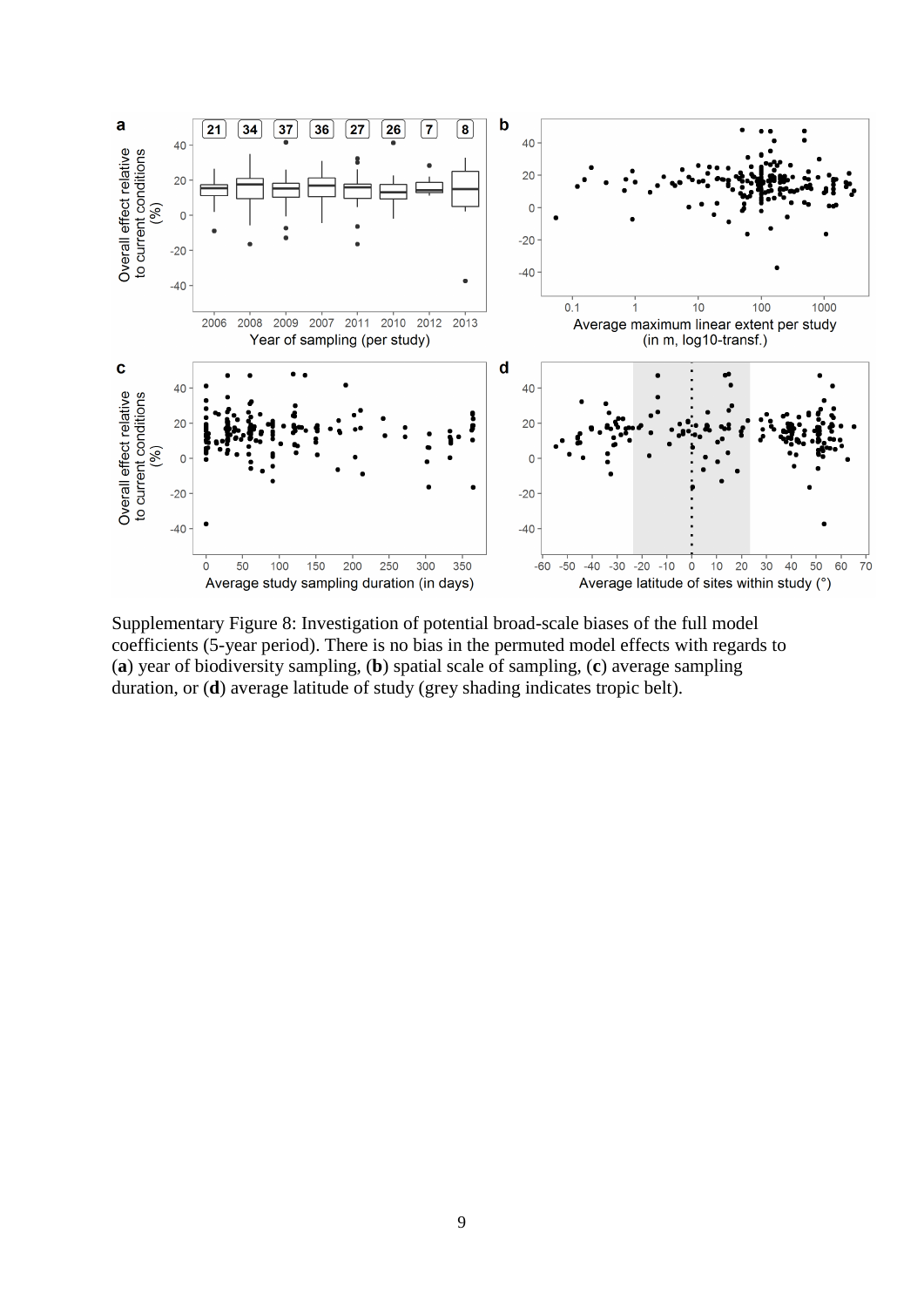

Supplementary Figure 9: Overall influence of past periods of  $BC_{EVI}$  on species assemblage composition as in Figure 3 (Main document), however shown for both Bray-Curtis index and as alternative the Sørensen index. Axis labels as in Figure 3.